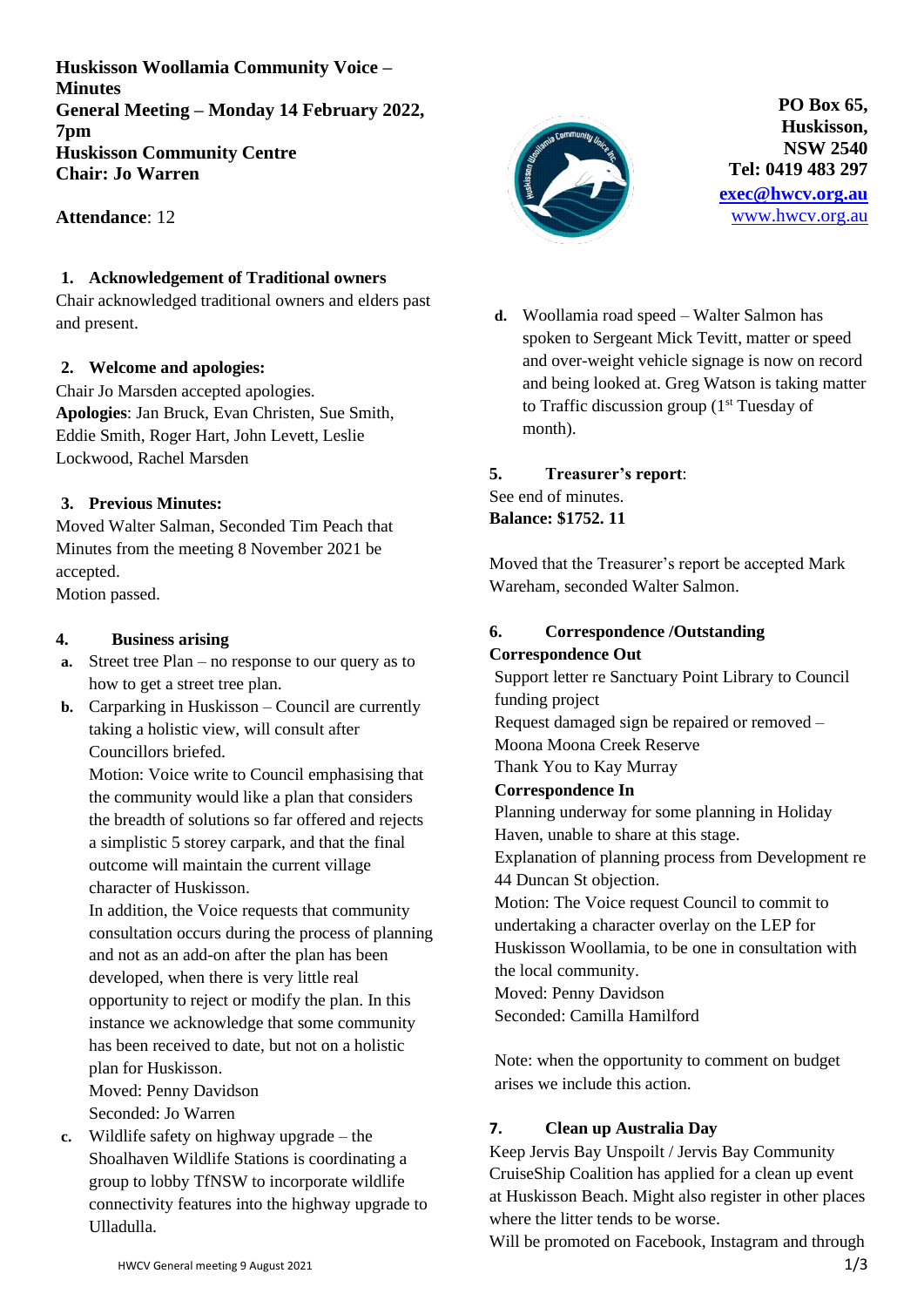Voice emails. Please join in, and tell friends.

Thank you to Paul Sutton for his hard working in organising this event in previous years.

Camilla will explore the Cleanest Beach awards.

#### **8. Cruiseships in JB**

Port Authority have written that 'there are no current plans, proposals or strategies to expand regional cruise in Jervis Bay' but that they support DPI leading a thorough (cruise ship) risk assessment in marine parks. In other words – nothing has changed – they are supporting the inclusion of cruise ships in marine parks (if one park allows cruise ships they likely all will). Collection of signatures for the Parliamentary petition is ongoing – Shelley Hancock will present. Additional effort of writing to ministers and local member is requested.

Goal: to have cruiseship completely removed from the draft marine park management plan, and to improve protection and resourcing for the marine park.

Amy is preparing an online petition.

Information at: Keep Jervis Bay Unspoilt Facebook [www.ourfutureshoalhaven.org.au/cruiseships-in](http://www.ourfutureshoalhaven.org.au/cruiseships-in-jervisbay)[jervisbay](http://www.ourfutureshoalhaven.org.au/cruiseships-in-jervisbay)

## **9. 4 Murdoch St update**

An amendment to the DA has been submitted DS22/1032.

Please review the amendments if you have time. (New information: Comments on the amendment will be accepted up until 31 March).

## **Huskisson Heritage Association**

The HHA welcomes all to join their presence outside church (every Sat morning 10 to 12) for a coffee and a chat/update.

UPDATE: The Heritage Office has still made no ruling on Council's application to "scrape" suspected grave sites.

An expert Ground Penetrating Radar dated March 2021 stated The survey has located seventy-three areas of disturbed soil most likely to be associated with unmarked grave shafts and/or funerary urn burials.

This was challenged and Council resolved in May 2021 to apply to the State Heritage Office for an Excavation Permit to allow "scraping". The Indigenous community has made it clear to Local, State and Federal Governments that it does not want any of the burial sites disturbed. The HHA also opposes this action.

The HHA AGM will be held  $21<sup>st</sup>$  Feb, 7pm, Huskisson Community Centre.

## **10.**

Community and HHA are becoming concerned about state of the church. The church is in poor condition and it would be useful if concerned community wrote to the owner requesting that the building be maintained.

More information can be found at: <https://huskissonheritage.com.au/>

**11.** Roundabout Owen and Sydney Streets Council is seeking feedback on a proposed roundabout plan – the details will be emailed by tomorrow morning. Comment by 22 February.

#### **12.** Possible guest speakers to meetings Ideas sought for possible guest speakers to meetings \* Marine rescue

## **13. Other Business**

- **a.** Snap Send Solve is an app which allows people to take a photo of council related items of concern and automatically send to council.
- **b.** Isis queried whether there was a calendar of special events for this area, and whether funding was available to hold events. There seems to be a lack of activities for engagement / hard to find information.

Jo suggested contacting the Bay and Basin Community Resources at Sanctuary Point.

Jo to look at calendar and talk to them.???

Put calendar on noticeboard??

#### **Meeting closed at 8:36pm.**

# **Next meeting: 7:00pm Monday 4 April 2022 at the Huskisson Community Centre.**